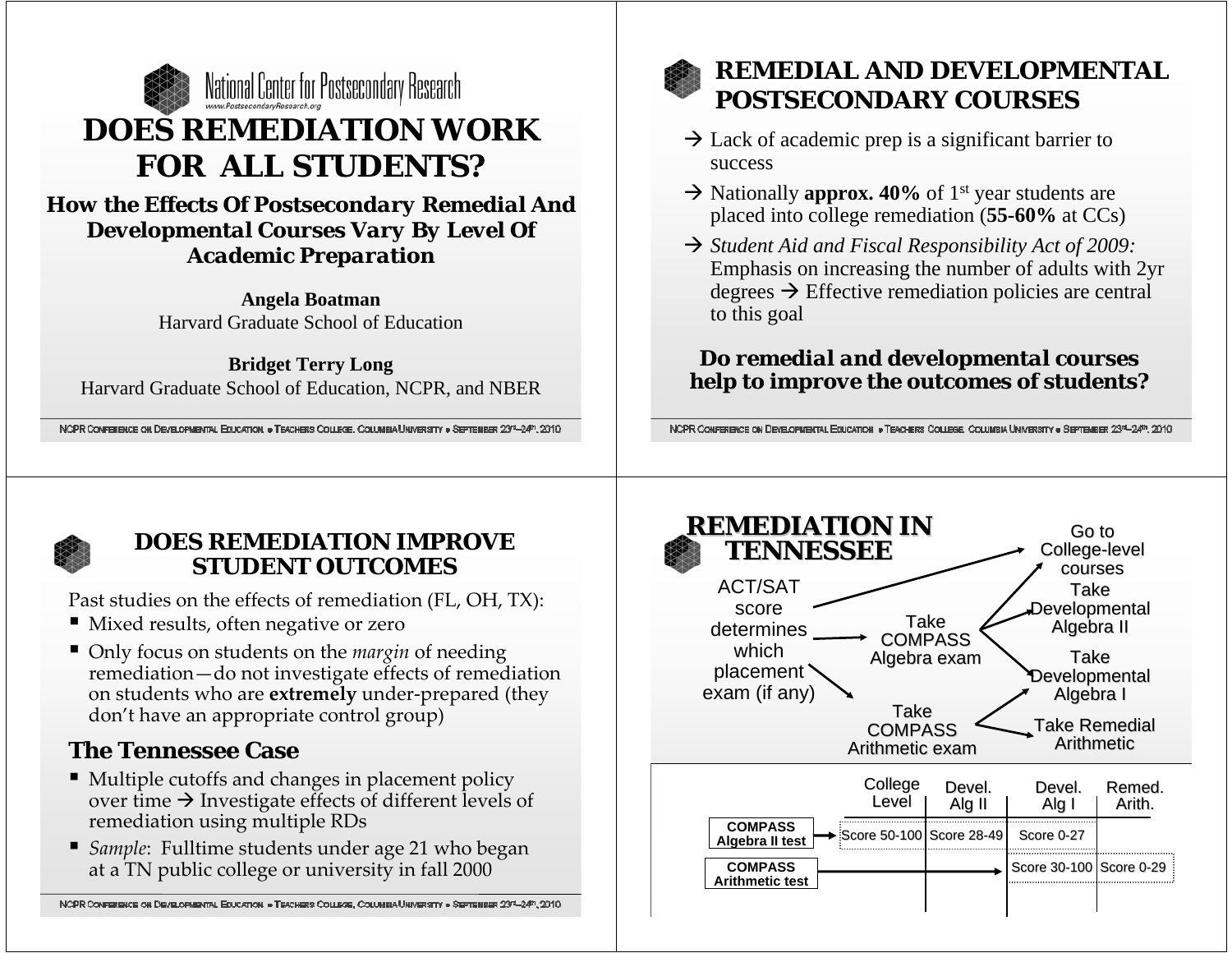

## **RD #1: Effects of Recommendation toDEVELOP. ALGEBRA II –vs–COLLEGE-LEVEL MATH**









#### **RD #3: REMEDIAL ARITHMETIC –vs– DEVELOP ALGEBRA I** College LevelDevel. Alg II **Devel. Alg I Remed.Arith.**

Diff in College



NCPR CONFERENCE ON DEVELOPMENTAL EDUCATION . TEACHERS COLLEGE, COLUMBIA UNIVERSITY . SEPTEMBER 2374-24th, 2010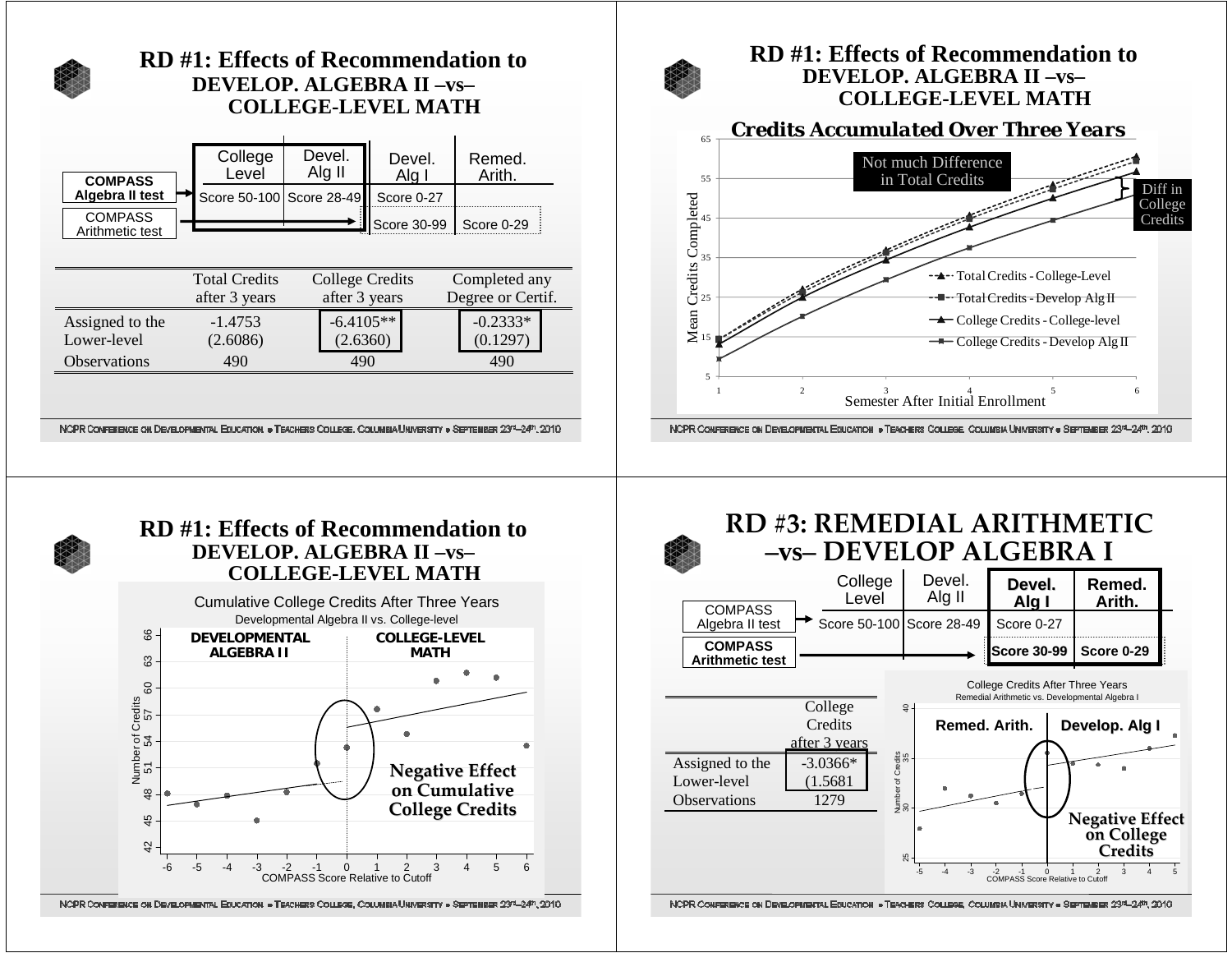# **WRITING –vs– REMEDIAL WRITING**

| <b>COMPASS</b><br>English<br><b>English test</b><br>core<br>ACT<br>S |            | College<br>Composition<br>Score 68-100 | <b>Developmental</b><br>Writing<br><b>Score 28-67</b> | <b>Remedial</b><br>Writing<br><b>Score 0-27</b> |
|----------------------------------------------------------------------|------------|----------------------------------------|-------------------------------------------------------|-------------------------------------------------|
|                                                                      | Still      | Total                                  | College                                               | Completed                                       |
|                                                                      | Enrolled   | Credits                                | Credits                                               | Degree or                                       |
|                                                                      | in Year 3  | after 3 yrs                            | after 3 yrs                                           | Certif.                                         |
| Assigned to the                                                      | $0.2197 +$ | $3.9792+$                              | $-0.4107$                                             | $0.3057*$                                       |
| Lower-level                                                          | (0.1378)   | (2.7198)                               | (2.5282)                                              | (0.1623)                                        |
| <b>Observations</b>                                                  | 898        | 898                                    | 898                                                   | 898                                             |

NGPR CONFERENCE ON DEVELOPMENTAL EQUICATION . TEACHERS COLLEGE, COLUMBIA UNIVERSITY . SEPTEMBER 23"-24", 2010

## **RD #2: DEVELOPMENTAL WRITING –vs– REMEDIAL WRITING**



NCPR CONFERENCE ON DEVELOPMENTAL EDUCATION . TEACHERS COLLEGE, COLUMBIA UNIVERSITY . SEPTEMBER 2374-24th, 2010



## **Outcome: GRADE IN FIRST COLLEGE-LEVEL COURSE**

Not causal analysis, but interesting estimates…

|                                    | WRITING          |                         |  |
|------------------------------------|------------------|-------------------------|--|
|                                    | College-Level    | Develop. Writing        |  |
|                                    | VS.              | VS.                     |  |
|                                    | Develop. Writing | <b>Remedial Writing</b> |  |
|                                    | (RD#1)           | (RD#2)                  |  |
| Assigned to the                    | 0.0342           | 0.5389***               |  |
| Lower-level                        | (0.0998)         | (0.1598)                |  |
| <b>Observations</b>                | 782              | 522                     |  |
| <b>FOUR-YEAR INSTITUTIONS ONLY</b> |                  |                         |  |
| Assigned to the                    | $0.2791*$        | 0.1954                  |  |
| Lower-level                        | (0.1464)         | (0.1803)                |  |
| <b>Observations</b>                | 315              | 231                     |  |
| <b>TWO-YEAR INSTITUTIONS ONLY</b>  |                  |                         |  |
| Assigned to the                    | $-0.1438$        | $0.8960***$             |  |
| Lower-level                        | (0.1356)         | 0.2765                  |  |
| <b>Observations</b>                | 467              | 291                     |  |

NCPR CONFERENCE ON DEVELOPMENTAL EDUCATION . TEACHERS COLLEGE, COLUMBIA UNIVERSITY . SEPTEMBER 237-24th, 2010



## **SUMMARY: TENNESSEE RESULTS**

- The results suggest that remedial and developmental courses do differ in their impact by the level of student preparation
- Negative effects for those students on the margins of needing any remediation (similar to other research)
- However, at the other end of the academic spectrum, the negative effects of remediation were much smaller and occasionally positive, especially in Writing
- $\rightarrow$  Remedial and developmental courses help or hinder students differently depending on their level of academic preparedness

NCPR CONFERENCE ON DEVELOPMENTAL EDUCATION . TEACHERS COLLEGE, COLUMBIA UNIVERSITY . SEPTEMBER 237-24th, 2010